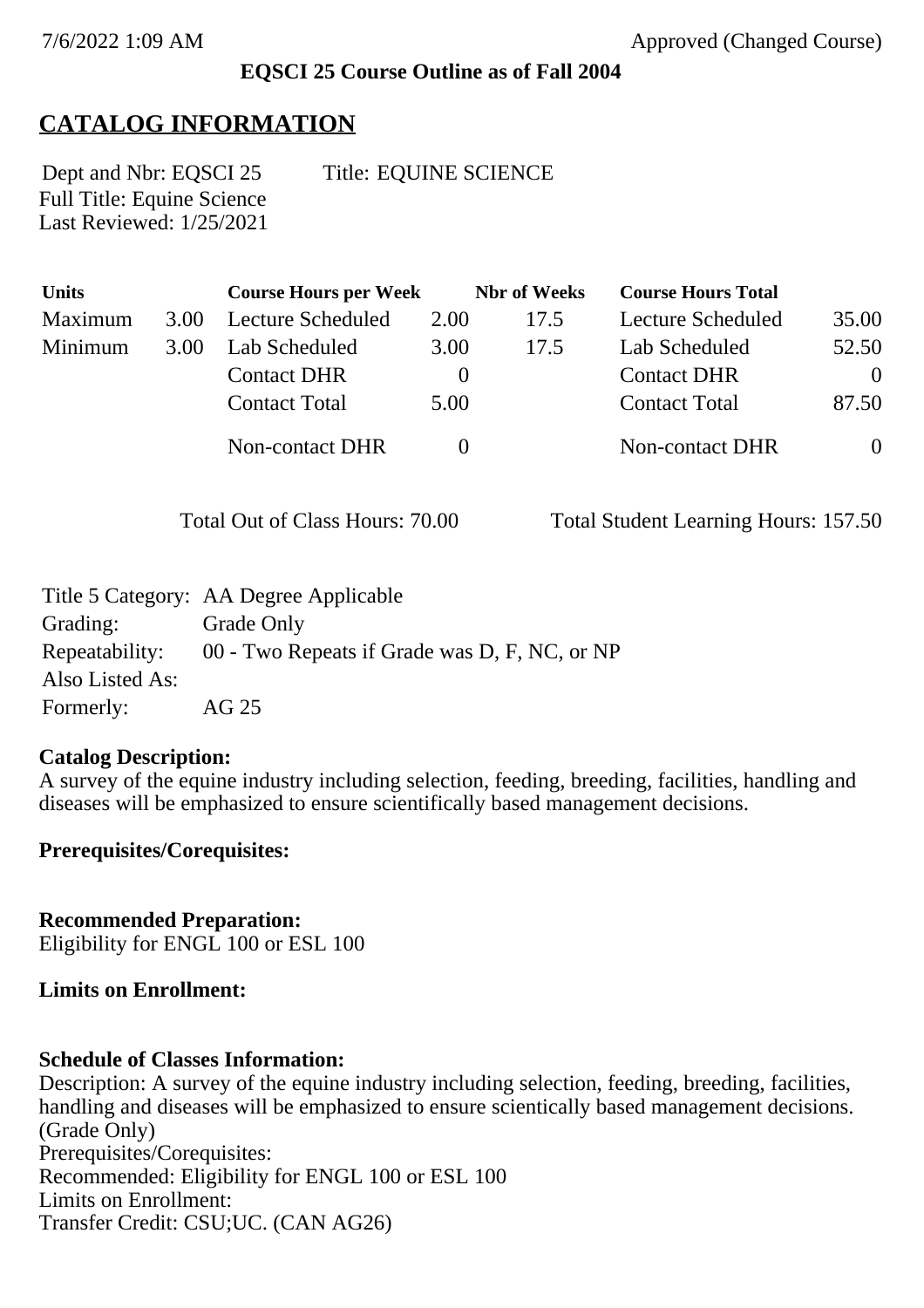# **ARTICULATION, MAJOR, and CERTIFICATION INFORMATION:**

| <b>AS Degree:</b><br><b>CSU GE:</b> | Area<br><b>Transfer Area</b> |            |                  | Effective:<br>Effective: | Inactive:<br>Inactive: |
|-------------------------------------|------------------------------|------------|------------------|--------------------------|------------------------|
| IGETC:                              | <b>Transfer Area</b>         |            |                  | Effective:               | Inactive:              |
| <b>CSU Transfer: Transferable</b>   |                              | Effective: | <b>Fall 1981</b> | Inactive:                |                        |
| <b>UC Transfer:</b> Transferable    |                              | Effective: | <b>Fall 1981</b> | Inactive:                |                        |
| CID:                                |                              |            |                  |                          |                        |

CID Descriptor:AG - AS 116L Equine Science SRJC Equivalent Course(s): EQSCI25

**Certificate/Major Applicable:** 

[Certificate Applicable Course](SR_ClassCheck.aspx?CourseKey=EQSCI25)

# **COURSE CONTENT**

### **Outcomes and Objectives:**

The student will be able to:

- 1. Review common horse diseases and parasites and their control.
- 2. Evaluate horses by live analysis and performance information.
- 3. Demonstrate knowledge of horse reproduction as it pertains to sound management.
- 4. Identify a minimum of eight common breeds of horses and assess their differences.
- 5. Design horse handling facilities with cost analysis of preparation for marketing of equine.
- 6. Demonstrate ground safety around horses.
- 7. Demonstrate basic health care and grooming.
- 8. Have reasonable accommodations made to perform all learning objectives regardless of physical and/or learning disabilities.
- 9. Identify cultural contributions and ethnic influences on the horse industry.
- 10. Describe career opportunities and requirements for successful employment.

11. Describe the values, themes, methods, and history of the discipline and identify realistic career objectives related to a course of study in the major.

12. Perform research specific to the discipline and use appropriate citation style, if different than MLA.

### **Topics and Scope:**

- 1. Unit One: History and Development of the Horse Industry
	- a. Evolution and domestication of the horse
	- b. Historical and cultural uses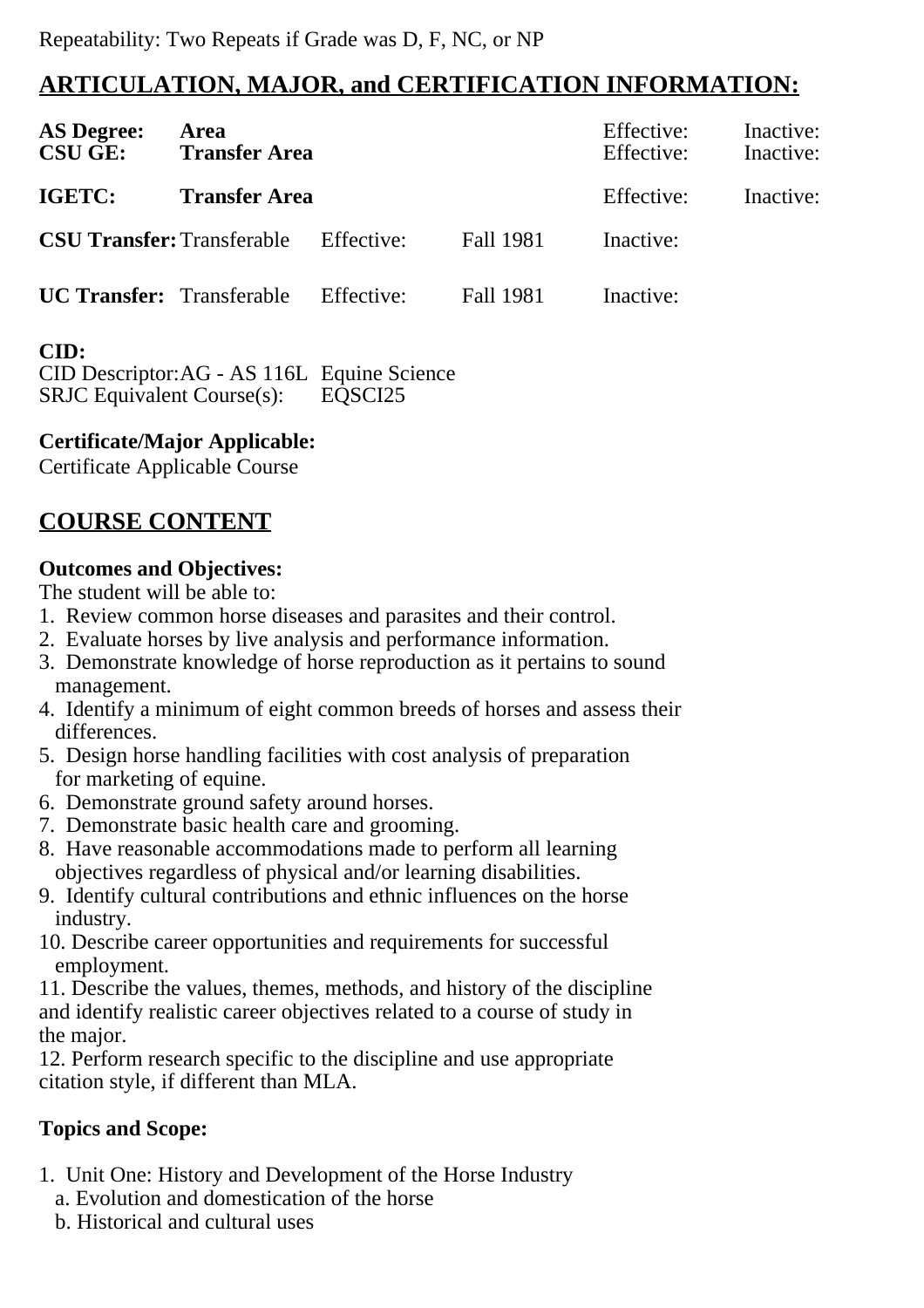- c. Economic importance
- 2. Unit Two: Horse Breeds and Classes
	- a. Origin and adaptation
	- b. Classes
	- c. Major uses
- 3. Unit Three: Equine Selection
	- a. Functional anatomy
	- b. Selection
	- c. Evaluation of unsoundness
	- c. Vices
- 4. Unit Four: Breeding and Reproduction
	- a. Stallion management
	- b. The mare
	- c. Gestation
	- d. Foal management
- 5. Unit Five: Feeding and Nutrition
	- a. Digestion and utilization of feed
	- b. Nutrient requirements
	- c. Pasture management
- 6. Unit six: Disease and Parasites
	- a. Common equine health problems
	- b. Parasite Control
	- c. Health programs
- 7. Unit Seven: Equine Facilities and Equipment
	- a. Ranch lay-out
	- b. Facilities
	- c. Equipment identification
- 8. Unit Eight: Basic Horsemanship
	- a. Finances of keeping a horse
	- b. Ground safety
	- c. Basic horse handling

9. Orientation to the values, themes, methods, and history of the discipline and identification of realistic career objectives related to a course of study in the major.

10. Introduction to discipline-specific research tools, including seminal books, important periodicals, major indexing sources, professional or trade organizations, standard reference tools, discipline specific tools, and major web sites.

### **Assignment:**

Assignments will be taken from periodicals, handouts, and texts.

### **Methods of Evaluation/Basis of Grade:**

**Writing:** Assessment tools that demonstrate writing skills and/or require students to select, organize and explain ideas in writing.

Written homework, Essay exams, Term papers  $\overline{a}$  and  $\overline{a}$  and  $\overline{a}$  and  $\overline{a}$  and  $\overline{a}$